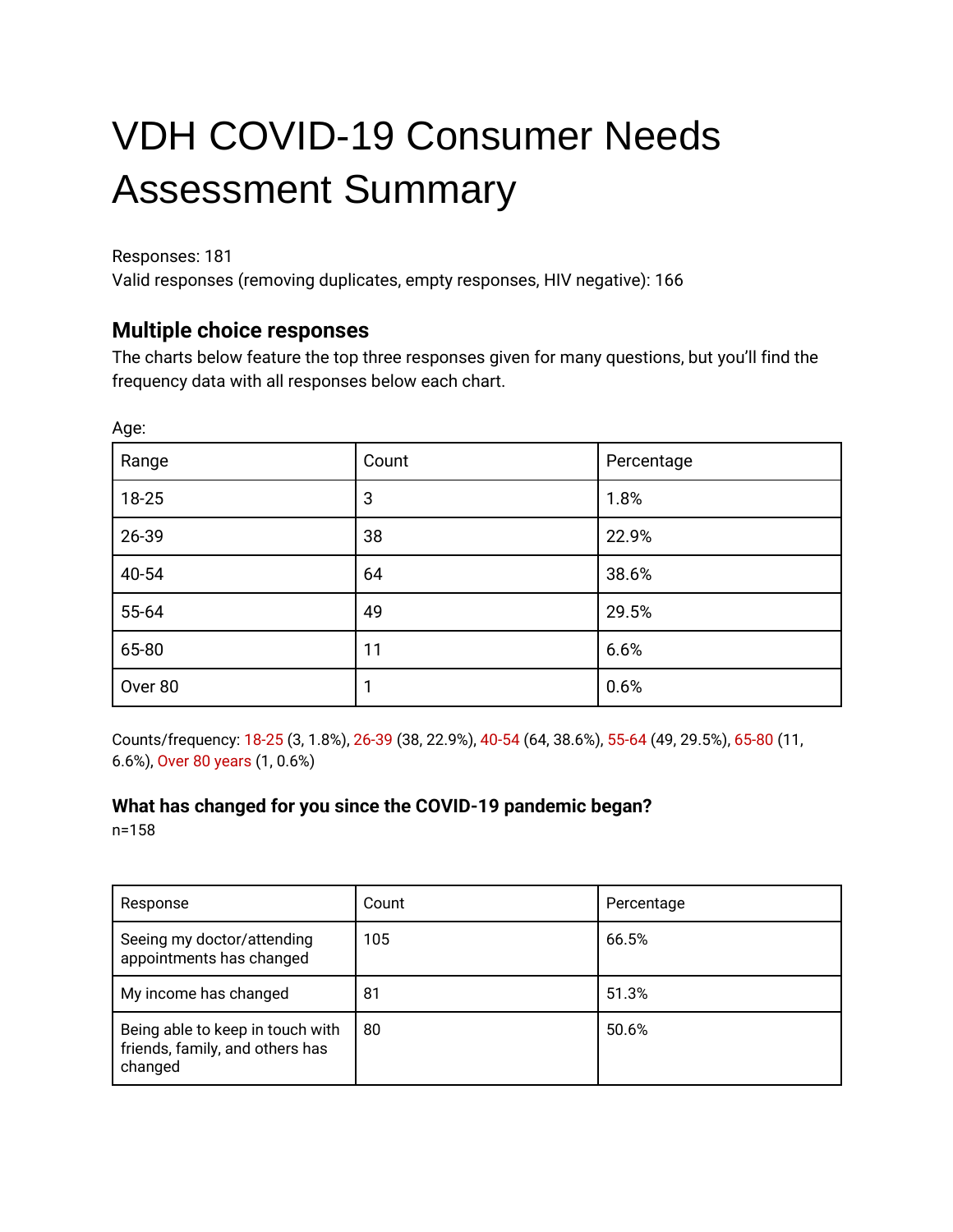Counts/frequency: My housing/living situation has changed (37, 23.4%), My income has changed (81, 51.3%), My work/employment has changed (72, 45.6%), My ability to get around (transportation) has changed (42, 26.6%), Seeing my doctor/attending appointments has changed (105, 66.5%), Being able to keep in touch with friends, family and others has changed (80, 50.6%), Being able to get my medicine(s) has changed (24, 15.2%), I have lost insurance coverage (10, 6.3%), I have had to pay more for insurance coverage (1, 0.6%), I have had other changes in access to health insurance (5, 3.2%)

### **Which of the following service needs has been impacted by the COVID-19 pandemic** n=148

| Response                                            | Count | Percentage |
|-----------------------------------------------------|-------|------------|
| Access to food                                      | 87    | 58.8%      |
| Access to healthcare or health-<br>related services | 73    | 49.3%      |
| Access to peer and/or support<br>groups             | 54    | 36.5%      |

Counts/frequency: Access to food (87, 58.8%), Access to housing (33, 22.3%), Access to healthcare or health-related services (73, 49.3%), Access to childcare (4, 2.7%), Access to education (17, 11.5%), Access to mental health services (35, 23.6%), Access to transportation (38, 25.7%), Access to peer and/or support groups (54, 36.5%), Access to medications/Virginia Medication Assistance Program (VA MAP) (14, 9.5%), Other (23, 15.5%)

**Other Responses:** Social connections, Ability to pay bills (Rent, utility, other),

#### **Of the needs selected above, which is your greatest concern?**

n=150

| Response                                            | Count | Percentage |
|-----------------------------------------------------|-------|------------|
| Access to food                                      | 42    | 28.0%      |
| Access to healthcare or health-<br>related services | 32    | 21.3%      |
| Access to housing                                   | 28    | 18.7%      |

Counts/frequency: Access to food (42, 28.0%), Access to housing (28, 18.7%), Access to healthcare or health-related services (32, 21.3%), Access to childcare (0, 0.0%), Access to education (0, 0.0%), Access to mental health services (11, 7.3%), Access to transportation (7, 4.7%), Access to peer and/or support groups (11, 7.3%), Access to medications/Virginia Medication Assistance Program (VA MAP) (11, 7.3%), Other (8, 5.3%)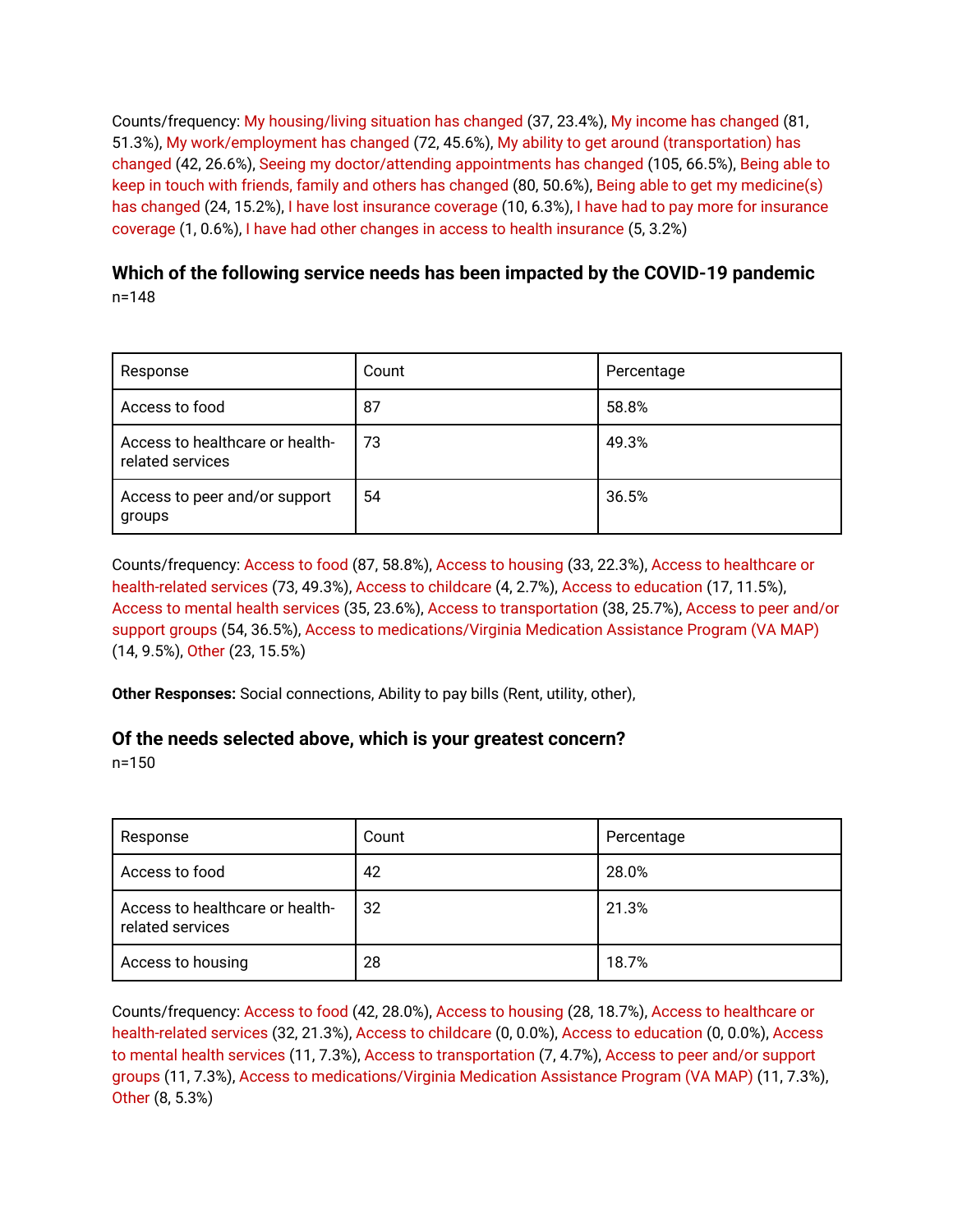### **Please check the statements below that are true for you**

n=133

| Response                                                                                        | Count | Percentage |
|-------------------------------------------------------------------------------------------------|-------|------------|
| I am able to maintain<br>recommended social distancing<br>at home and at work, if<br>applicable | 118   | 88.7%      |
| I have access to cloth face<br>coverings when needed                                            | 72    | 54.1%      |
| I have access to hand sanitizer<br>when needed                                                  | 60    | 45.1%      |

Counts/frequency: I am able to maintain recommended social distancing at home and at work, if applicable. (118, 88.7%), I have access to cloth face coverings when needed. (72, 54.1%), I have access to hand sanitizer when needed. (60, 45.1%), I have been asked to quarantine for 14 days because of a possible exposure to someone with COVID-19 (7, 5.3%), I have been asked to isolate because of a COVID-19 diagnosis (6, 4.5%)

# **What are the most important things that help you stay in care during the COVID-19 pandemic?**

n=150

| Response                                            | Count | Percentage |
|-----------------------------------------------------|-------|------------|
| Access to food                                      | 102   | 68.0%      |
| Access to healthcare or health-<br>related services | 66    | 44.0%      |
| Access to housing                                   | 65    | 43.3%      |

Counts/frequency: Access to food (102, 68.0%), Access to housing (65, 43.3%), Access to healthcare or health-related services (66, 44.0%), Access to childcare (4, 2.7%), Access to education (7, 4.7%), Access to mental health services (24, 16.0%), Access to transportation (26, 17.3%), Access to peer and/or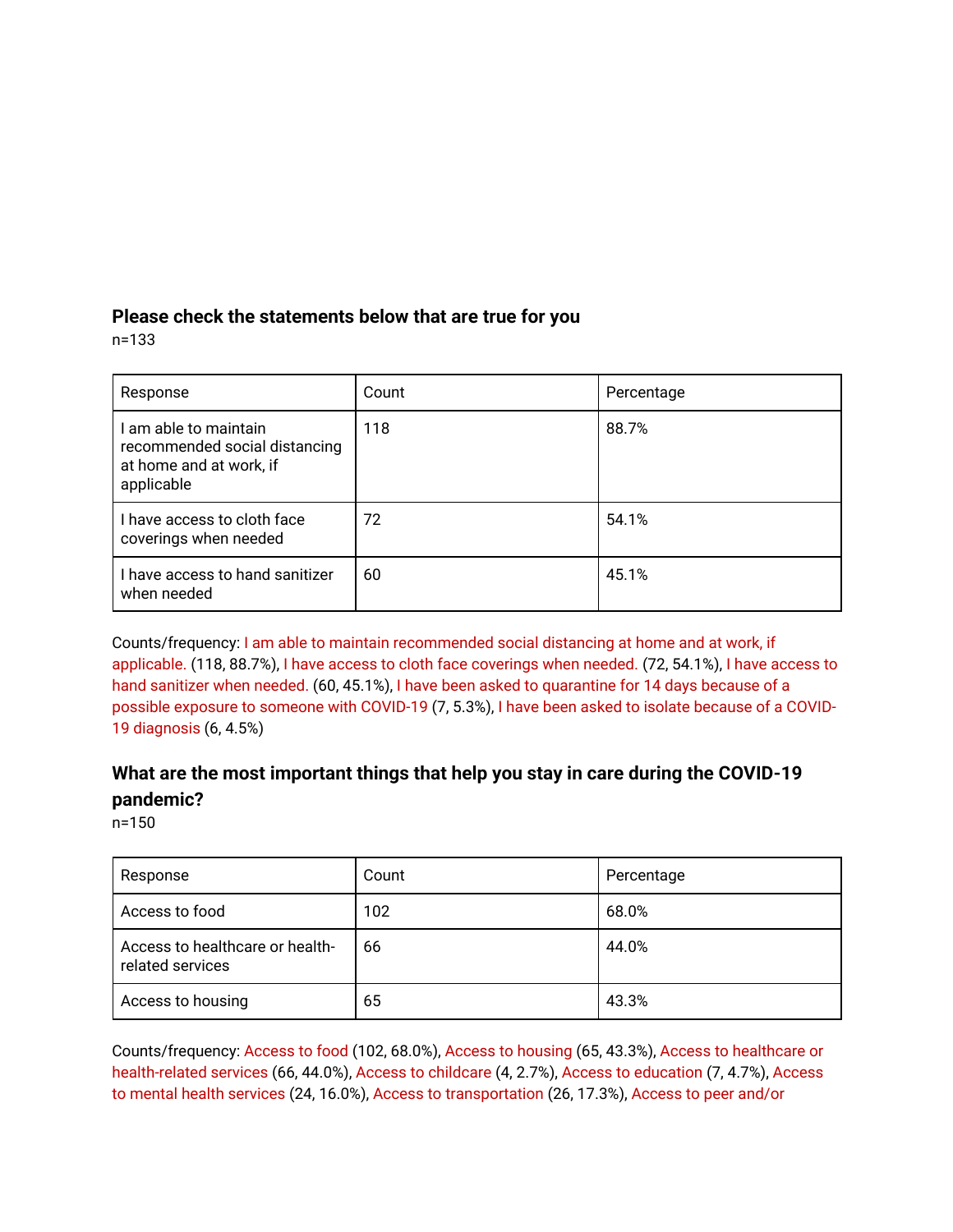support groups (30, 20.0%), Access to medications/Virginia Medication Assistance Program (VA MAP) (44, 29.3%), Other (11, 7.3%)

### **Have you had any issues with accessing your medications during COVID-19?** n=161

| Response | Count | Percentage |
|----------|-------|------------|
| No       | 132   | 82%        |
| Yes      | 25    | 15.5%      |
| Other    | 4     | 2.5%       |

Counts/frequency: No, I have not had any issues accessing/getting my medications (132, 82.0%), Yes, I have had issues accessing/getting my medications (25, 15.5%), Other (4, 2.5%)

### **What issues have you had accessing/getting your medications?**

Major themes were Transportation/Access to LHD/Pharmacy; Insurance Issue (Loss of insurance, additional copays); Delivery issues; Availability of certain non-HIV medications. "Because the clinic I attend has reduced hours my prescription was not renewed in time. When that has happened in the past I either went in person to remind them or called. I did that this time but it took days to get a response."

## **I use or have the following electronic devices to stay connected socially and/or medically during COVID-19:**

n=163

| Response                   | Count | Percentage |
|----------------------------|-------|------------|
| Cell phone                 | 105   | 64.4%      |
| Smartphone or device       | 91    | 55.8%      |
| Computer (laptop, desktop) | 73    | 44.8%      |

Counts/frequency: Cell Phone (105, 64.4%), Smartphone or device (91, 55.8%), Computer (laptop, desktop) (73, 44.8%), Tablet (iPad, Microsoft Surface, etc.) (34, 20.9%), None of the above (2, 1.2%), Other (2, 1.2%)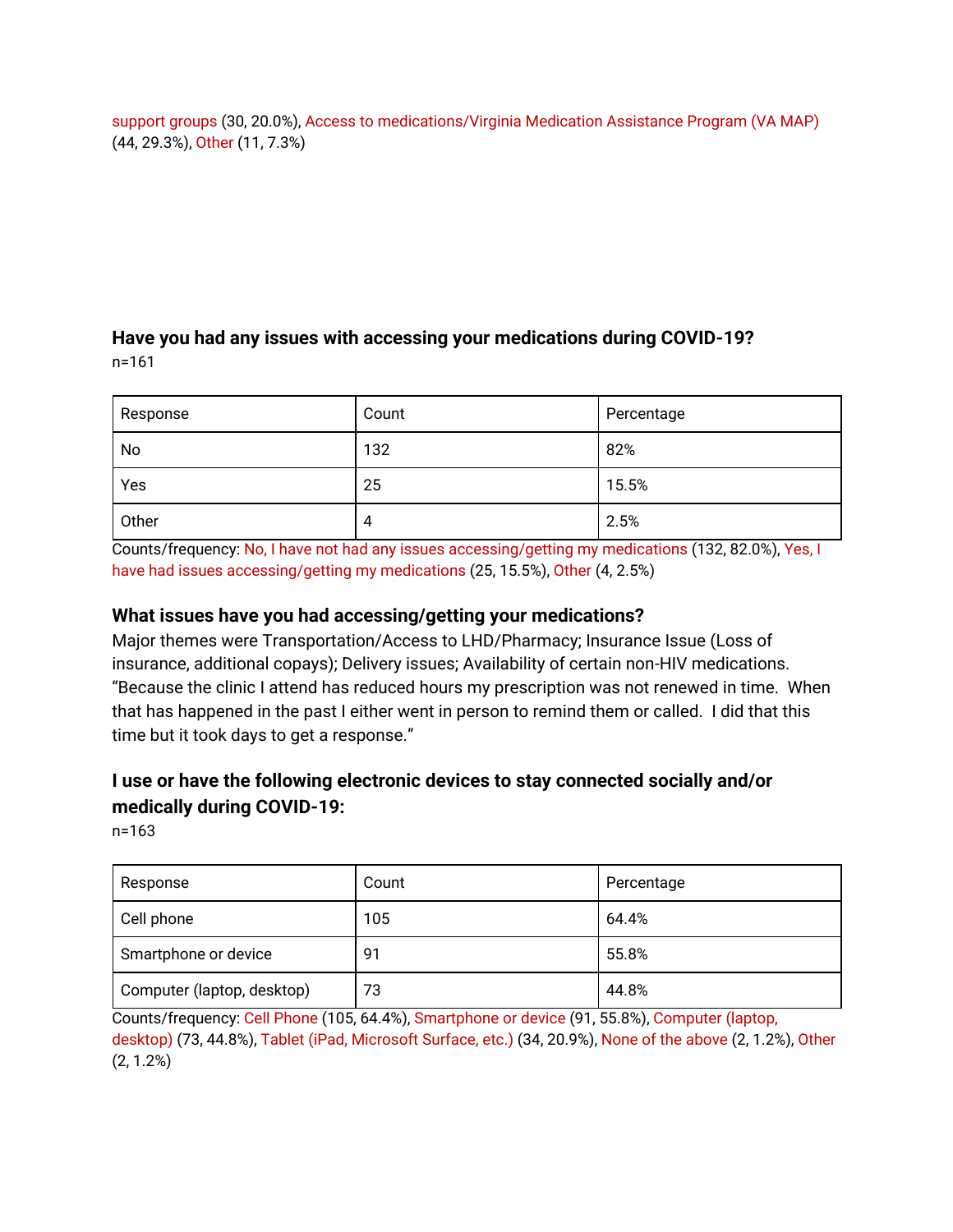NOTE: Of the 163 responses, 156 (95%) indicated that they had access to at least one device. Anecdotally, "cell phone" was the most common response when only one response was given.

# **I have accessed my infectious disease physician through telehealth.**

n=153

| Response                                                  | Count | Percentage |
|-----------------------------------------------------------|-------|------------|
| Yes, I did this before COVID-19                           | 34    | 22.2%      |
| Yes, I started this during COVID-19                       | 36    | 23.5%      |
| I would like to, but I do not have what I need to do this | 9     | 5.9%       |
| No, but I could do this in the future                     | 67    | 43.8%      |
| No, I do not wish to do this                              | 13    | 8.5%       |

Counts/frequency: Yes, I did this before COVID-19 (34, 22.2%), Yes, I started this during COVID-19 (36, 23.5%), I would like to, but do not have what I need to do this (9, 5.9%), No, but I could do this in the future (67, 43.8%), No, I do not wish to do this (13, 8.5%)

## **I have accessed my mental health provider through telehealth**

n=139

| Response                                                  | Count | Percentage |
|-----------------------------------------------------------|-------|------------|
| Yes, I did this before COVID-19                           | 16    | 11.5%      |
| Yes, I started this during COVID-19                       | 15    | 10.8%      |
| I would like to, but I do not have what I need to do this | 17    | 12.2%      |
| No, but I could do this in the future                     | 53    | 38.1%      |
| No, I do not wish to do this                              | 40    | 28.8%      |

Counts/frequency: Yes, I did this before COVID-19 (16, 11.5%), Yes, I started this during COVID-19 (15, 10.8%), I would like to, but do not have what I need to do this (17, 12.2%), No, but I could do this in the future (53, 38.1%), No, I do not wish to do this (40, 28.8%)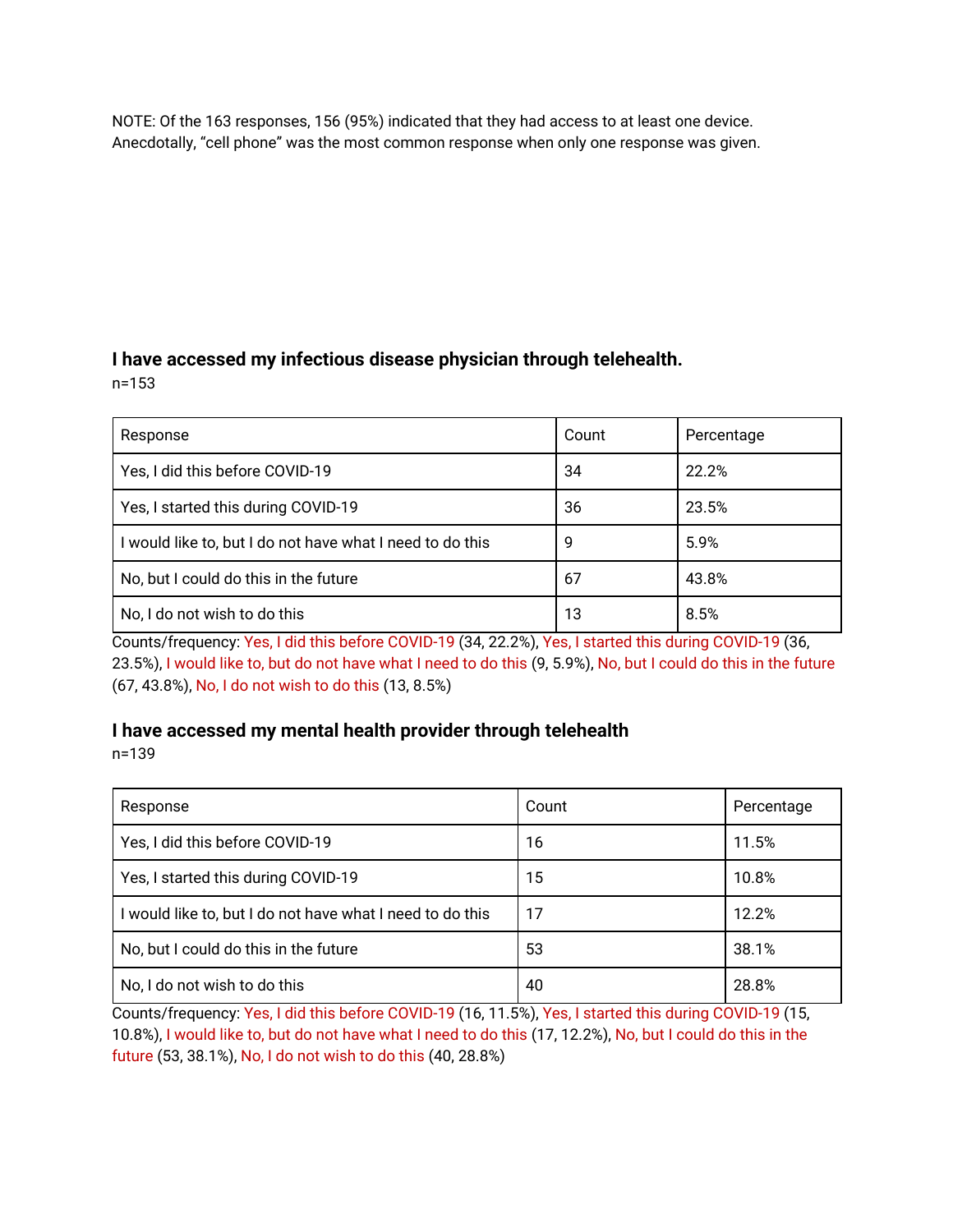# **I have accessed my case manager through telehealth**

n=147

| Response                                                  | Count | Percentage |
|-----------------------------------------------------------|-------|------------|
| Yes, I did this before COVID-19                           | 33    | 22.4%      |
| Yes, I started this during COVID-19                       | 29    | 19.7%      |
| I would like to, but I do not have what I need to do this | 12    | 8.2%       |
| No, but I could do this in the future                     | 61    | 41.5%      |
| No, I do not wish to do this                              | 17    | 11.6%      |

Counts/frequency: Yes, I did this before COVID-19 (33, 22.4%), Yes, I started this during COVID-19 (29, 19.7%), I would like to, but do not have what I need to do this (12, 8.2%), No, but I could do this in the future (61, 41.5%), No, I do not wish to do this (17, 11.6%)

### **I have used technology to order groceries**

n=146

| Response                                                  | Count | Percentage |
|-----------------------------------------------------------|-------|------------|
| Yes, I did this before COVID-19                           | 19    | 13.0%      |
| Yes, I started this during COVID-19                       | 16    | 11.0%      |
| I would like to, but I do not have what I need to do this | 12    | 8.2%       |
| No, but I could do this in the future                     | 55    | 37.7%      |
| No, I do not wish to do this                              | 49    | 33.6%      |

Counts/frequency: Yes, I did this before COVID-19 (19, 13.0%), Yes, I started this during COVID-19 (16, 11.0%), I would like to, but do not have what I need to do this (12, 8.2%), No, but I could do this in the future (55, 37.7%), No, I do not wish to do this (49, 33.6%)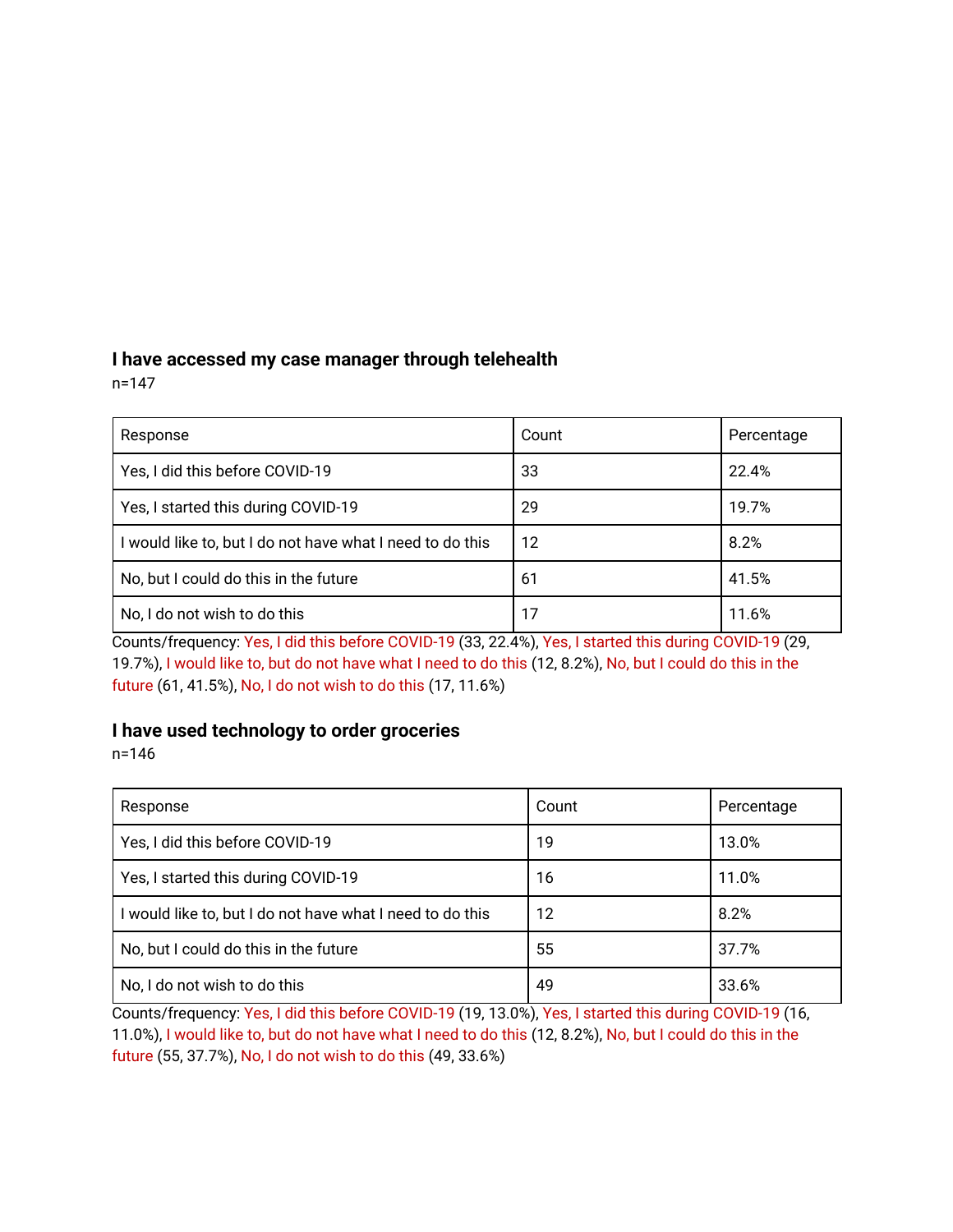# **I have used technology to access social service programs**

n=146

| Response                                                     | Count | Percentage |
|--------------------------------------------------------------|-------|------------|
| Yes, I did this before COVID-19                              | 30    | 20.5%      |
| Yes, I started this during COVID-<br>19                      | 17    | 11.6%      |
| I would like to, but I do not have<br>what I need to do this | 11    | 7.5%       |
| No, but I could do this in the<br>future                     | 59    | 40.4%      |
| No, I do not wish to do this                                 | 31    | 21.2%      |

Counts/frequency: Yes, I did this before COVID-19 (30, 20.5%), Yes, I started this during COVID-19 (17, 11.6%), I would like to, but do not have what I need to do this (11, 7.5%), No, but I could do this in the future (59, 40.4%), No, I do not wish to do this (31, 21.2%)

# **I have used technology to access resources for substance use disorder recovery support**

n=141

| Response                                                  | Count | Percentage |
|-----------------------------------------------------------|-------|------------|
| Yes, I did this before COVID-19                           | 14    | 9.9%       |
| Yes, I started this during COVID-19                       | 5     | 3.5%       |
| I would like to, but I do not have what I need to do this | 6     | 4.3%       |
| No, but I could do this in the future                     | 33    | 23.4%      |
| No, I do not wish to do this                              | 89    | 63.1%      |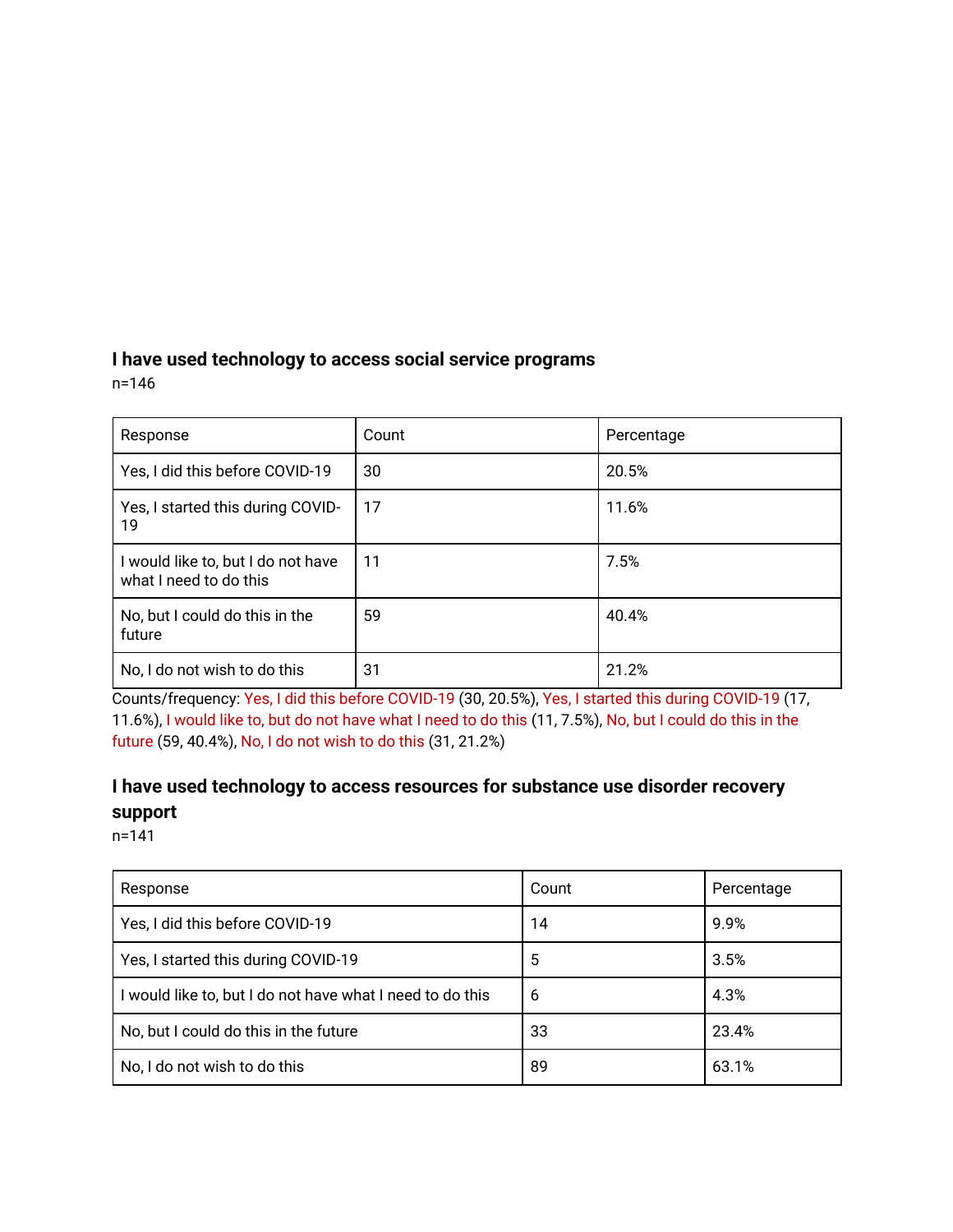Counts/frequency: Yes, I did this before COVID-19 (14, 9.9%), Yes, I started this during COVID-19 (5, 3.5%), I would like to, but do not have what I need to do this (6, 4.3%), No, but I could do this in the future (33, 23.4%), No, I do not wish to do this (89, 63.1%)

# **Which of the following programmatic topics would be helpful to you during the restrictions of COVID-19?**

n=147

| Response                        | Count | Percentage |
|---------------------------------|-------|------------|
| Stress reduction                | 108   | 73.5%      |
| Staying connected with peers    | 65    | 44.2%      |
| How to feel better about myself | 56    | 38.1%      |

Counts/frequency: Stress reduction (108, 73.5%), How to access medical care and support services (53, 36.1%), How to feel better about myself (56, 38.1%), Skill building (39, 26.5%), Medication adherence (16, 10.9%), Staying connected with peers (65, 44.2%), Other (13, 8.8%)

# **Qualitative questions**

Below, find general themes suggested by responses and quotations that illustrate themes.

### **What else has been difficult about getting HIV related services during COVID-19?**

- Doctor's Appointments (very limited, some have been delayed, hard to access through Telemedicine/Telehealth, how to continue having labs drawn, afraid to go to MD appts. If located in hospitals)

 $\circ$  "The most difficult HIV service is not being able to communicate effectively with my PHP."

 $\circ$  "medication shortage as noted above. I do have two MD appointments next month, both in hospital settings, and am considering postponing both to minimize exposure risk."

- Social connections (Being in isolation, having to rely on technology, Social Distancing, loss of support groups/CAB meetings etc).

o "Can't attend support group and not computer literate."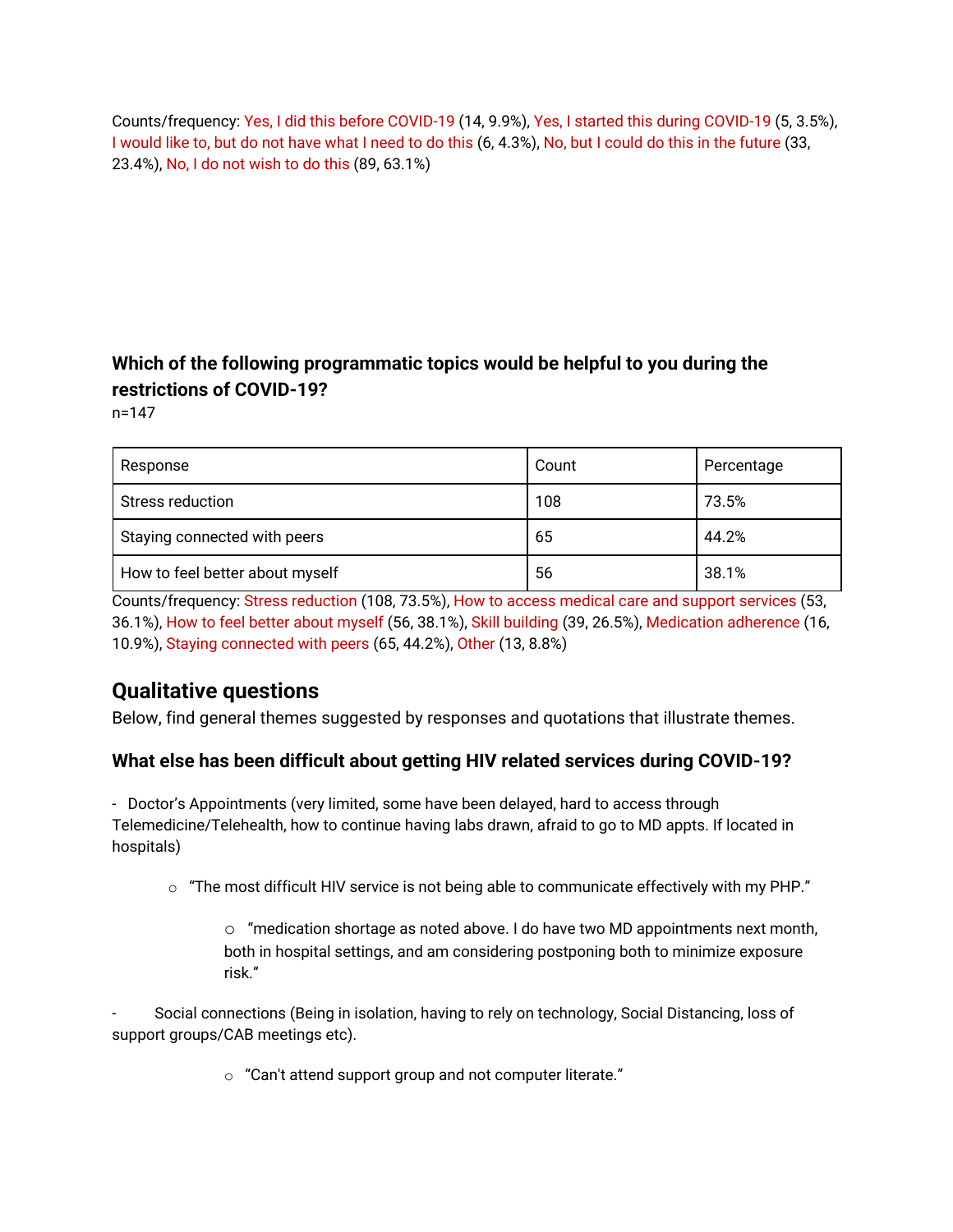- $\circ$  "Support groups- I really feel alone and scared. Medication"
- Financial Insecurity (Need assistance with food, rent, bills, etc.)
	- $\circ$  "Keeping bills paid has been the most problem. Some agencies are helping, where others aren't."

Getting Medications (Cannot get transportation to pick up meds, meds not being refilled in a timely manner due to limited agency hours, medication shortages)

> $\circ$  "I was transitioning my insurance right before the COVID-19 crisis and I had to wait an additional 30 days to get medication from the VDH ADAP system. When I tried to get a 3 months' supply. I was told it wouldn't be available to another 2-weeks and that would mean two weeks without medication. So i received 1-month supply and luckily my insurance kicked in and I was able to receive medication via insurance."

Transportation (not being able to use taxis, not getting bus cards/fuel cards)

#### **What services and programs have you been unable to access due COVID-19?**

Doctor's Appointments (very limited, some have been delayed, hard to access through Telemedicine/Telehealth, how to continue having labs drawn, afraid to go to MD appts. If located in hospitals)

- $\circ$  "Waiting to see my HIV Dr. since February. It has been changed 6 times, still waiting).
- o "Dental...was told only 'emergency' provided. So very important/ non- elective issues must get worse and affect my health!"
- $\circ$  "Health care provider, mental health provider all appointments have been pushed out"

Social connections (Being in isolation, having to rely on technology, Social Distancing, loss of support groups/CAB meetings etc).

> $\circ$  "I am unable to attend support groups, conferences and consumer advisory board meetings."

 $\circ$  "But need assistance with feeling depressed and isolated. I have no interaction with anyone."

Financial Insecurity (Need assistance with food, rent, bills, etc.)

Getting Medications (Cannot get transportation to pick up meds, meds not being refilled in a timely manner due to limited agency hours, medication shortages)

### **What are the most important things that can be done for PLWH during COVID-19?**